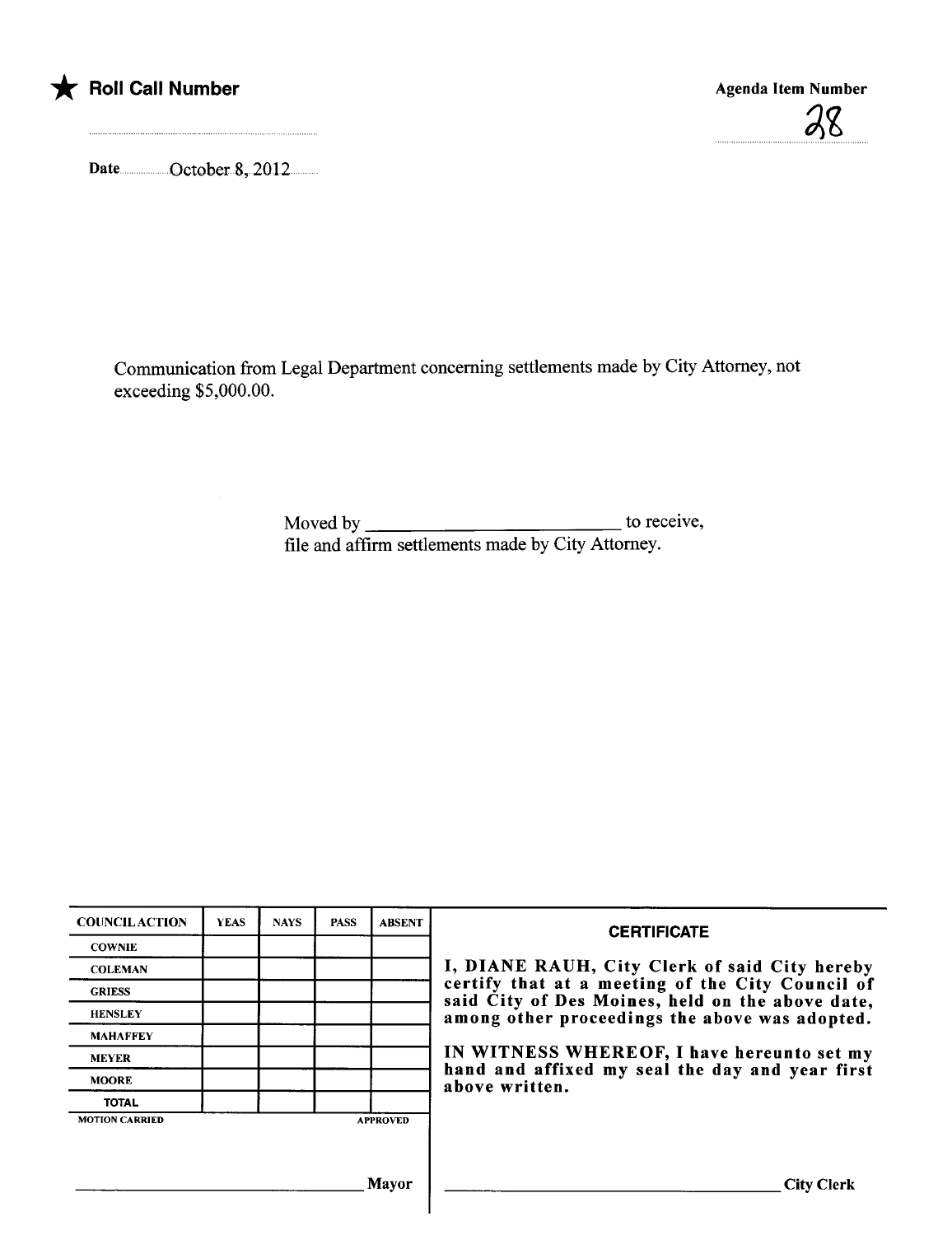CITY ATTORNEY Jeffey D. Lester DEPUTY CITY ATTORNEYS Mark Godwin Lawrence R. McDowell Kathleen Vanderpool

ASSISTANT CITY ATTORNEYS Angela T. Althoff Roger K. Brown Ann M. DiDonato David A. Ferree Glenna K. Frank Gary D. Goudelock. Jr.

Michael F. Kelley Vicky L. Long Hill<br>Steven C. Lussier Katharine J. Massier Carol J. Moser Douglas P. Philiph



October 8, 2012

## HONORABLE MAYOR AND MEMBERS OF THE DES MOINES CITY COUNCIL

Re: Report to Council

Pursuant to the authority and direction of Council authorizing the City Attorney to settle claims, lawsuits and workers compensation actions for a total sum not to exceed \$5,000, I submit to Council the following summary report of settlements made:

FARM BUREAU, \$449.51 for payment of property damage regarding claim of June 1,2012, when police officer backed from driveway at 2500 Post Street and struck claimant's vehicle; ENTERPRISE RENT-A-CAR, \$125.40 for rental car expenses.

PEGGY KARABATSOLIS, \$21.00 in payment of claim of June 28, 2012 when garbage collector broke solar lights at 334 East Army Post Road.

SARAH M. COLLINS, \$600.65 for property damage resulting from incident on June 18,2012 when police officer stopped claimant for speeding on 1-235; officer forgot to put his car in park and the car struck claimant's car.

TMC AUTO BODY, \$741.82 to repair vehicle that parks employee backed into at the Gray's Lake parking lot on April 16,2012.

ANDREA WOLFE AND JACOB WOLFE, \$210.94 to replace phone that was damaged when claimant was arrested for fraud and identity theft on June 27, 2012.

MARIELA ORTEGA, \$479.29 in payment of claim of June 27, 2012 when police officer backed into claimant's parked car on East Fulton Drive.

TRAVELERS INDEMNITY COMPANY, \$466.13 in payment of claim of January 25,2012 when Housing driver backed up on Douglas Avenue south of  $6<sup>th</sup>$  Avenue and struck claimant's vehicle.

TRAVELERS INDEMNITY COMPANY, \$5,000.00 to pay insurance deductible regarding claim of March 14, 2012 when Public Works driver rear-ended claimant on Indianola Avenue at East McKinley.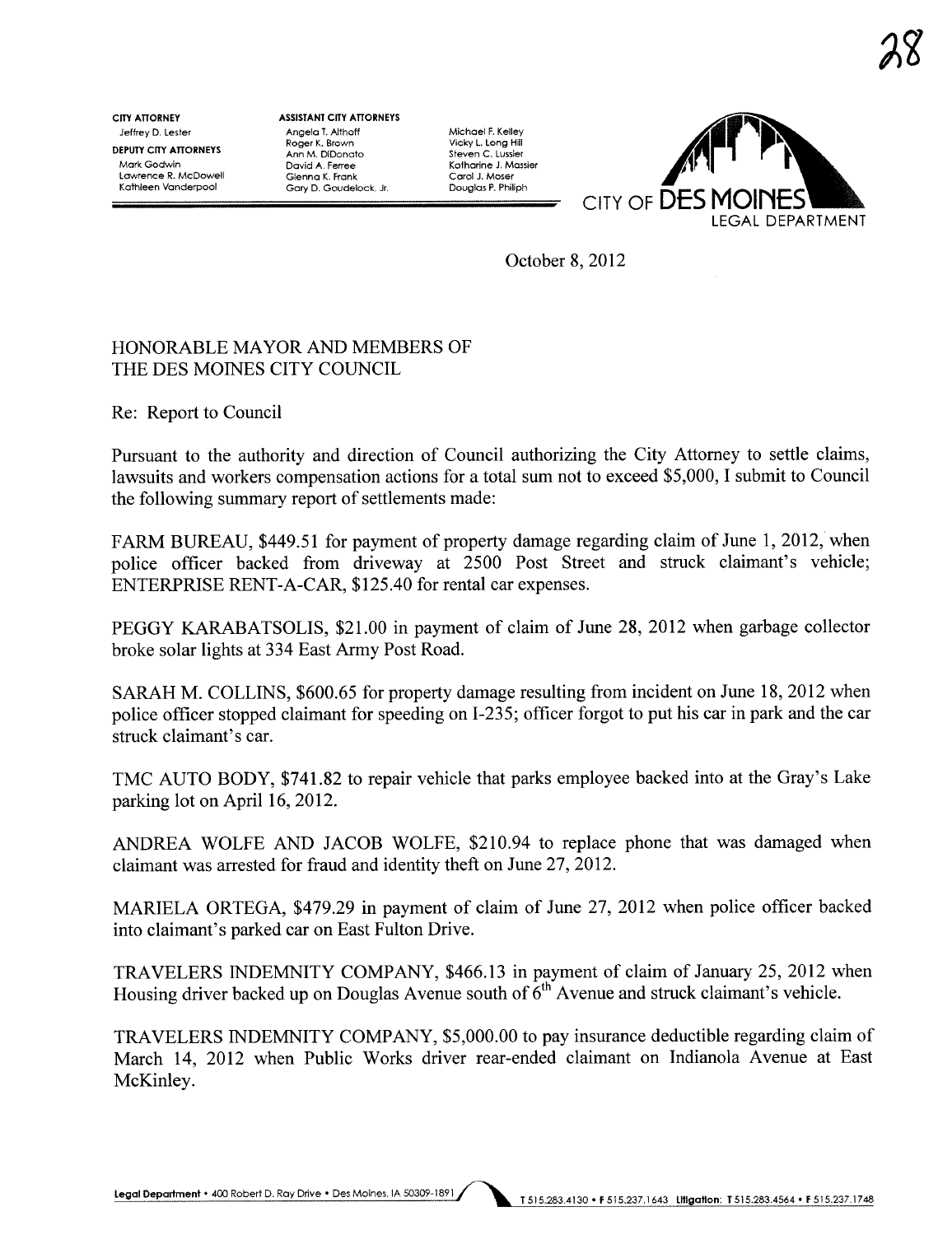J.D. BYRIDER, \$1,426.53 for damages caused on July 21,2012 when police officer backed from an alley at 26<sup>th</sup> Street and Cottage Grove and struck claimant's vehicle.

TMC AUTO BODY, \$1,214.96 for repairs to claimant's vehicle when Fire employee rear-ended vehicle in the 4200 block of Fleur Drive on July 9, 2012; ENTERPRISE RENT-A-CAR, \$92.11 for rental car expense.

ANGELA RESCHLY, \$500.00 to pay insurance deductible regarding claim of July 16, 2012 when police officer rear-ended claimant on  $8<sup>th</sup>$  Street at Locust.

KARL'S CHEVROLET, INC., \$4,824.02 to repair damages to vehicle damaged on July 16, 2012; police officer rear-ended a car on 8<sup>th</sup> Street at Locust and that car was pushed into claimant's vehicle.

ANNE WALKER, \$253.99 in payment of claim of July 19, 2012 when Parks dump truck was hauling loose rock and a rock struck claimant's windshield.

AARON TODD, \$321.00 for repairs to claimant's garage that was struck by garbage collector pickup arm on June 22, 2012 at  $1334$  9<sup>th</sup> Street.

M.V.P. FENCE, \$180.00 for repairs to claimant's fence resulting from incident of May 23, 2012 when garbage truck pickup arm struck the fence at 436 East Gray Street.

ALTOONA AUTO BODY, \$4,047.64 in payment of claim of August 1, 2012 when Park's employee rear-ended claimant on East Euclid at Hubbell.

GINA WEBB, \$606.04 for repairs to claimant's vehicle as a result of incident on August 6, 2012 when Public Works driver struck a car parked on Carpenter Street at 24<sup>th</sup> Street.

KIM ARROYO, \$112.00 in payment of claim of August 7, 2012 when Public Works crew was applying gravel in the alley at 2227 Lyon Street and struck the claimant's fence.

ROBERT HARDMAN, \$1,102.78 for damages to claimant's vehicle on August 10, 2012 when Wastewater Reclamation Facility (WRF) employee backed into co-workers parked car at the WRF lot.

MARCUS HALL, \$250.00 to replace claimant's cell phone that was lost at the police department during his arrest on August 1, 2010.

DEERY BROTHERS CHEVROLET, \$2,510.27 in payment of claim of August 22, 2012 when Parks employee struck claimant's parked car in the 500 block of 16<sup>th</sup> Street.

CENTURY LINK/QWEST, \$1,242.45 for property damage claim when Sewer crews struck telephone line on August 17,2012 at 3723 Wright Street.

CINDY RONAN AND MARK TOLAND, \$3,139.03 in payment of claim regarding incident of July 23, 2012 when City tree limb fell on vehicle at  $1411.45<sup>th</sup>$  Street.